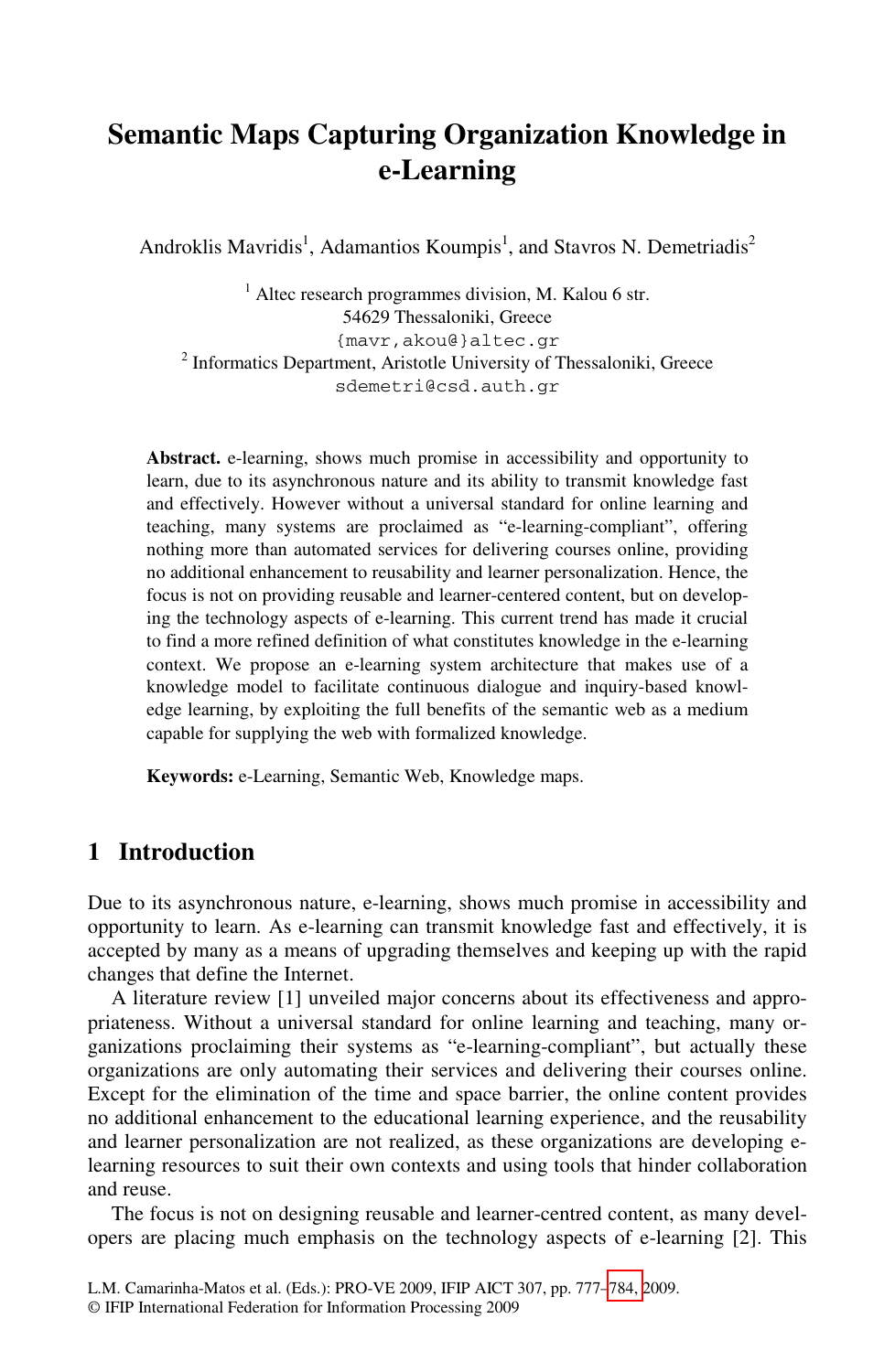inevitably lead to an unfortunate situation where most content developers are concerned with showcasing their technology-enhanced products, showing little interest in enhancing the "knowledge aspect" of e-learning, which should be at the centre of it. This current trend coupled with the growth in access to ever increasing amounts of information, has made it crucial to find a more refined definition of what constitutes knowledge in the e-learning context. The emphasis should not be placed on the information on the web (as this does not constitute knowledge) but on managing information to transform it into knowledge.

In this paper we focus on these issues and we propose an e-learning system architecture that makes use of a knowledge model to facilitate continuous dialogue and inquiry-based knowledge learning in business environments. This architecture offers a knowledge environment that represents the semantic web version of e-learning, a view clearly reflected in the EU-NSF Strategic Workshop Report 2001, where it is observed that e-learning, even when properly designed and meta-tagged, will not realize full reusability without the full benefits of the semantic web. Aiming to close the gap between knowledge management and e-learning through the integration of different knowledge components, the knowledge map approach is adopted to enable the visualization of knowledge representation, and the personalization of learning experience.

# **2 Knowledge Personalization**

Learning is often described as an ongoing cycle, occurring as a sequence of phases: first, concrete experiences generate an opportunity for observation and reflection; this, in turn, leads to the creation of new concepts and models that are then tested in novel situations; etc.

People need four different types of skills to make their learning cycle effective; more specifically, they have to:

- engage openly and in new experiences,
- − reflect and observe their experiences from many perspectives,
- − create concepts that integrate observations and,
- use these theories in decision making and problem solving.

In many important learning models, learning starts when the person experiences a practical or a cognitive dissonance. Then routine action breaks down, the learner realizes that active sense-making is needed, and the world needs to be reconstructed. This reconstruction may require reorganization of meaning and also reconfiguration of the material environment. In classroom settings, this process can be simulated by problembased learning situations, where the student is presented with a specific construction of the world, for example using a textual description, and the dynamics of the world is shown to lead to a contradiction or a problem that needs to be solved. Students may also collaborate in solving the problem, for example, by taking different roles and presenting different interpretations of the situation. Such problem-based learning settings can be enhanced by immersive information environments where the learner can effectively experience cognitive dissonance and where problem-solving resources are readily available. Our architecture specifically addresses the special requirements imposed in these information environments such as business environments, where tacit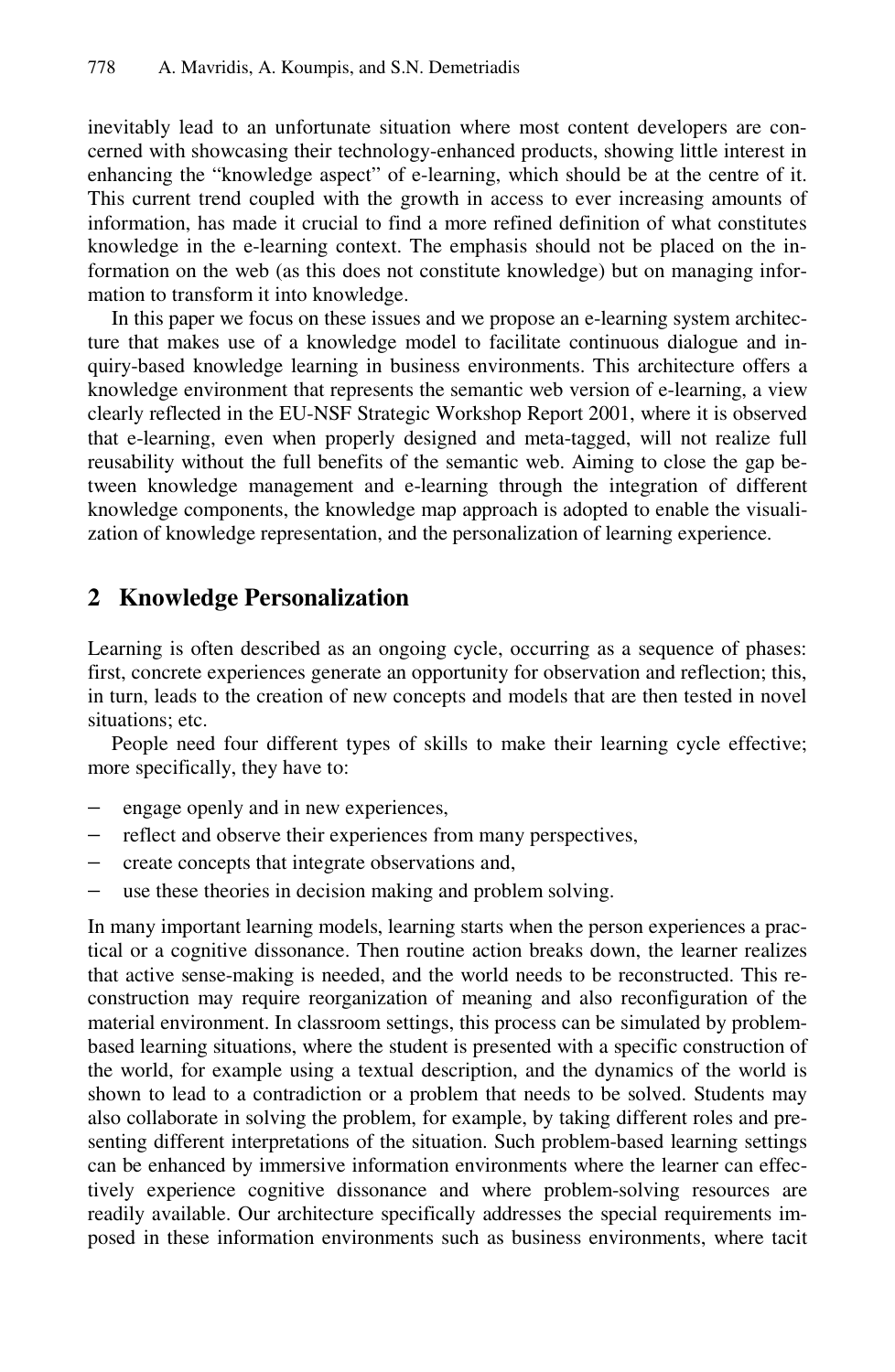knowledge, is highly subjective in nature, as it is developed by an individual based on his cognitive and conceptual models of external processes. This organizational tacit knowledge should be defined and structured in a manner enabling further formulation and categorization providing reusability and communication.

However, apart from defining knowledge and its structure, it is important to address knowledge personalization and visualization in any e-learning context. To tackle the problems of knowledge personalization, we follow as a general blueprint the notion of knowledge concept maps in our context referred as knowledge maps. The potential of concept maps as instructional tools and learning personalization via use of concept maps has been proposed previously [3], [4], [5], [6]. Knowledge maps are used as the graphical representations of knowledge to depict both the learning concepts and the relationships between them in a human - oriented approach. Graphically, the knowledge maps consist of nodes and labelled lines that represent some important aspect of a learner's propositional knowledge in a subject domain. In our proposed architecture knowledge maps are technically represented by ontologies. The content is organized in a knowledge base that contains ontologies that define the learning objects semantics and workflows. These ontologies are defined by the tutors with the usage of the design toolkit. The content is stored into the content database, which is a semantic repository that enables semantic queries from the e-learning services.

An ontology is a semantically enriched data model that represents a set of concepts within a domain and the relationships between those concepts [7]. It provides a common vocabulary to refer to the concepts of a domain, specifies relationships using logical statements that describe how the concepts are related and provides also rules for combining concepts and their relations to define extensions to the vocabulary.

The semantic web is an extension of the current web, whereby information is given well-defined meaning, to enable computers and people to work cooperatively [8]. The Web Ontology Language OWL is a semantic markup language for publishing and sharing ontologies on the World Wide Web. It is the most recent development in standard ontology languages, certified by the World Wide Web Consortium (W3C) to promote the Semantic Web vision. OWL is used by applications that need to process the content of information instead of just presenting information to humans. OWL goes beyond the languages XML and RDF in their ability to represent machine interpretable content on the Web, because it has more facilities for expressing meaning and semantics than them [9].

#### **3 Proposed Solution**

The design of experiential learning systems requires insights, concepts, technologies, and methodologies from a host of disciplines that often have limited dialogue with one another [10]. This dialogue and collaboration takes time, commitment, and considerable effort, but can ultimately result in a "hybridized theory and practice", capable of addressing problems that no single discipline or cluster of related disciplines can attempt alone.

Prior research in communications theory and the phenomenology of lived and mediated experience provide us with frameworks for understanding how to structure data so as to affect the experiences that human minds create when they encounter these structured data. Assimilating and taking advantage of such data requires recognition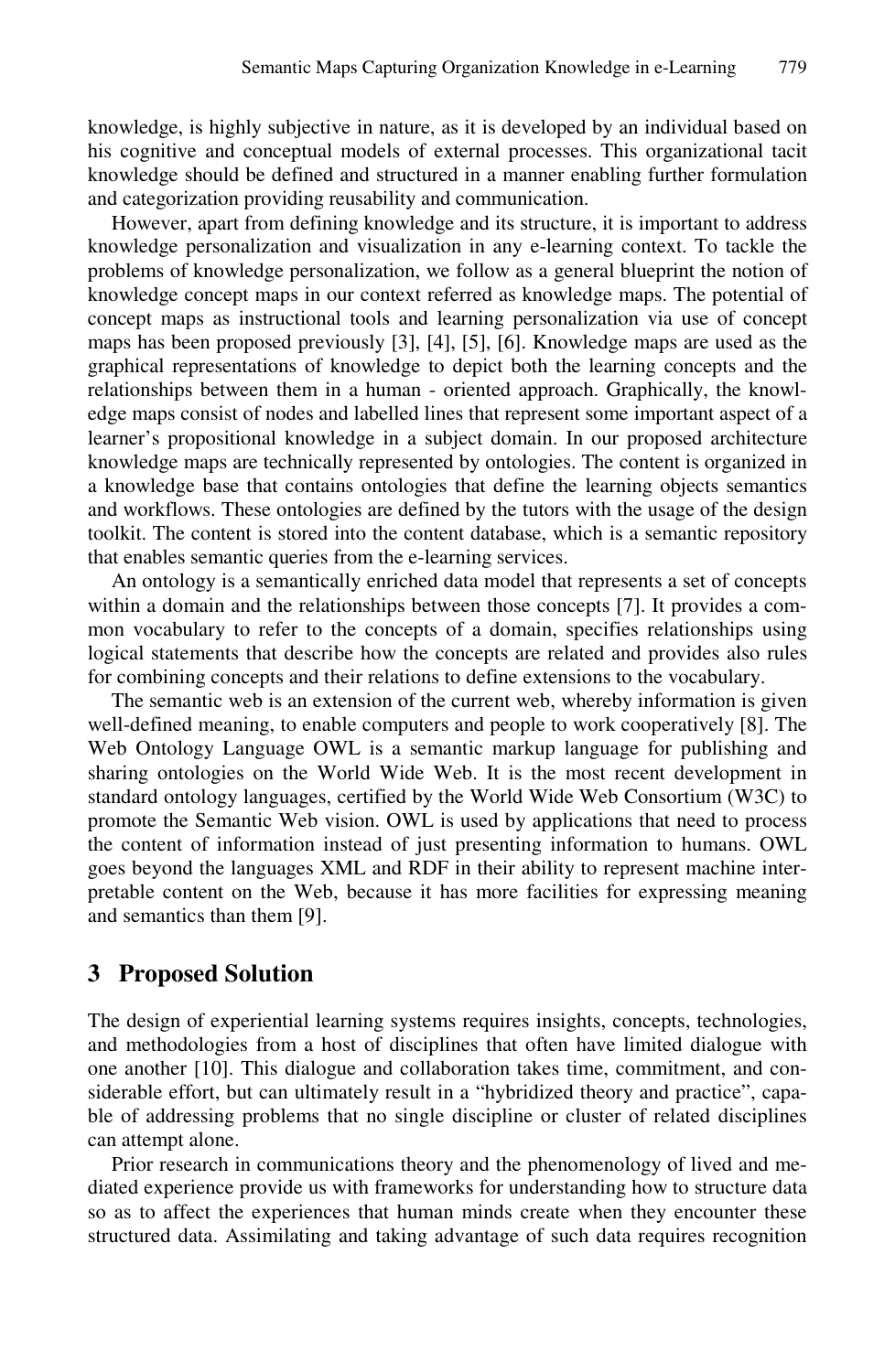of their multimedia nature, the development of semantic models across different media, the representation of complex relationships in the data (such as spatio-temporal, causal, or evolutionary), and finally, the development of paradigms to mediate usermedia interactions [11]. To help generate insights from multiple heterogeneous data sources, any environment should allow users apply their senses directly to observe data and manage the information related to a particular event [12].

Our architectural approach contributes towards the proliferation of high quality learning environments, through the establishment of a framework for inquiry-based eLearning, exploiting the emerging paradigm of service-orientated architecture in a semantically web-based environment. In this context, our conceptual platform aims at exploiting the content of personnel education in business environments. This platform facilitates the management of content and the creation of courses and supports a number of additional e-learning services, as shown in Figure 1, which depicts the architecture of the proposed solution.

The platform is operated by three different communities of users, namely:

- the educational content providers that design educational programmes in the form of maps,
- the personnel that participate in the learning environment, accessing maps for their education, and
- the content providers

For the system to support the functionality of these three communities, the platform is divided into three sub systems, which are described below:

- − e-learning subsystem: a portal-based e-learning environment that enables the three communities to collaborate through a set of structured learning objects. The learning objects are accessed though a set of e-learning services that wrap semantics and workflows of the information.
- − Content and learning objects subsystem: the content is organized in a knowledge base that contains ontologies that define the learning objects semantics and workflows. The ontologies are defined by the tutors with the usage of the design toolkit. The content is stored into the content database, which is a semantic repository that enables semantic queries from the e-learning services; and interoperability services: a set of web services that enable collaboration with external organizations and/or repositories.

The platform network shall function as an integrated, context-sensitive, adaptable and interoperable educational environment, based on the concept of technology-enhanced experiential learning for competency, skills and performance enhancement.

In the core of the proposed pedagogical approach, lies the inquiry-based learning implemented as case-based learning (CBL) methodology in ill-structured domains. The whole learning experience is situated within the context of an "extended" learning community [13], [14]. By "extended" we mean that the community becomes a bridge between learners and the field of practice, motivating field professionals to act as "contributors", that is, providers of "raw" learning material emerging from their experience. This material, after undergoing appropriate didactical transformation, can become learning material in the form of advice-cases and learning scenarios, enabling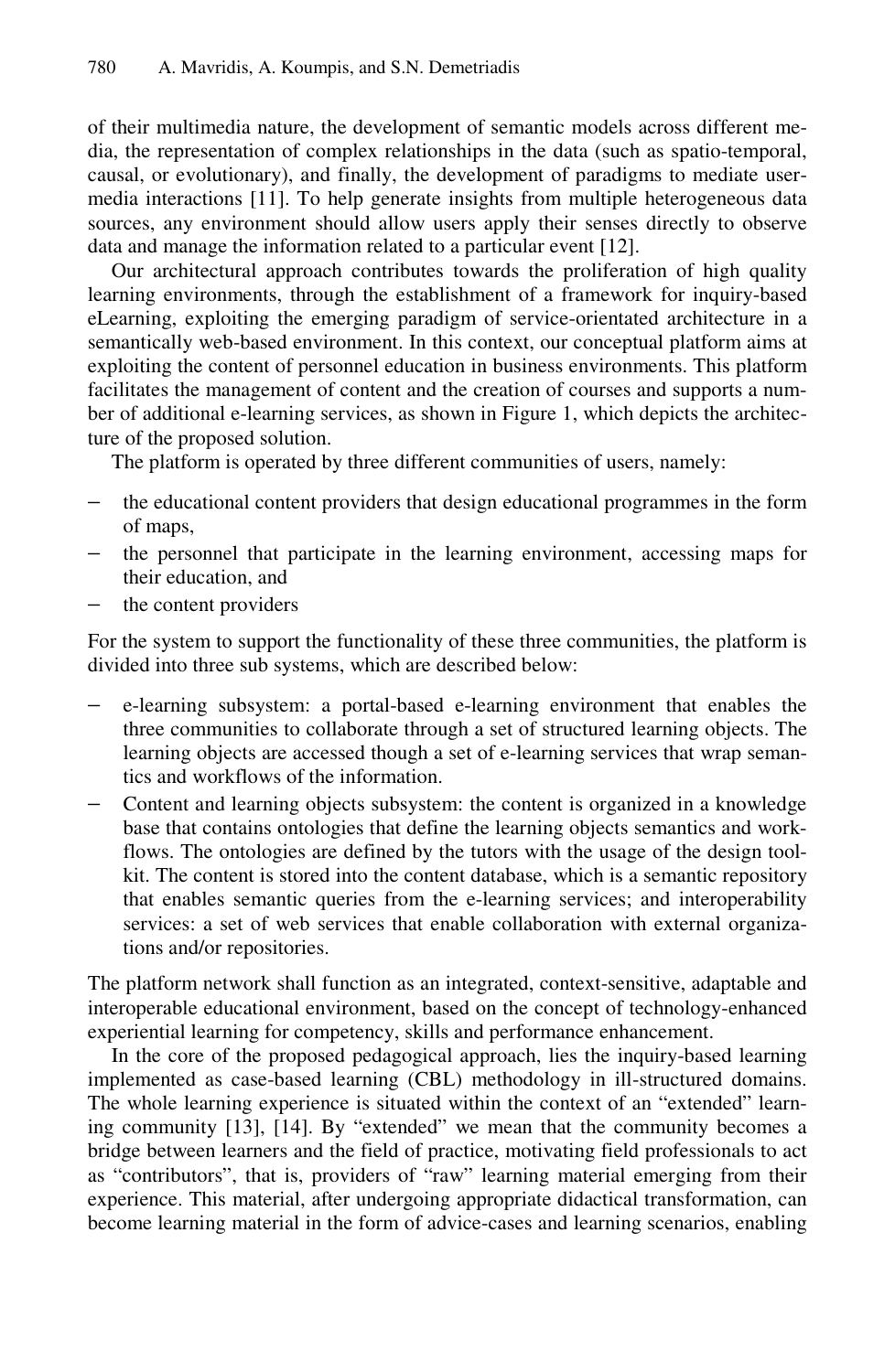

**Fig. 1.** Proposed architecture

learners to experience the complex and demanding situations encountered in the professional context. From a cognitive point of view our approach emphasizes two critical instructional interventions: "criss-crossing" of the learning material and learner scaffolding.

"Criss-crossing" (a basic tenet of cognitive flexibility theory) refers to guiding the learners through the informational landscape of case-based material, helping them to review relevant information from multiple perspectives. Case-based learning (CBL) is a widely acknowledged pedagogical approach for introducing personnel in the intricacies of ill-structured domains [15]. Cases are narrative structures, which immerse personnel in the context of real-world situations filled with "complexity, uncertainty, instability, uniqueness, and value conflict" [16]. By analyzing case-based material from various perspectives, personnel are expected to develop those flexible cognitive schemata that are necessary for ill-structured problem solving and knowledge transfer. To achieve this, cognitive flexibility theory prescribes that learners should thematically "criss-cross" the domain landscape studying the case material from different conceptual perspectives, in rearranged contexts, and for different purposes [17].

Scaffolds are instructional interventions that aim to help learners develop deeper understandings which might not be within their immediate grasp. Questioning strategies (including learners' self-generated questions) have been reported to significantly improve learning outcomes. In reviewing the literature [18], concludes that questioning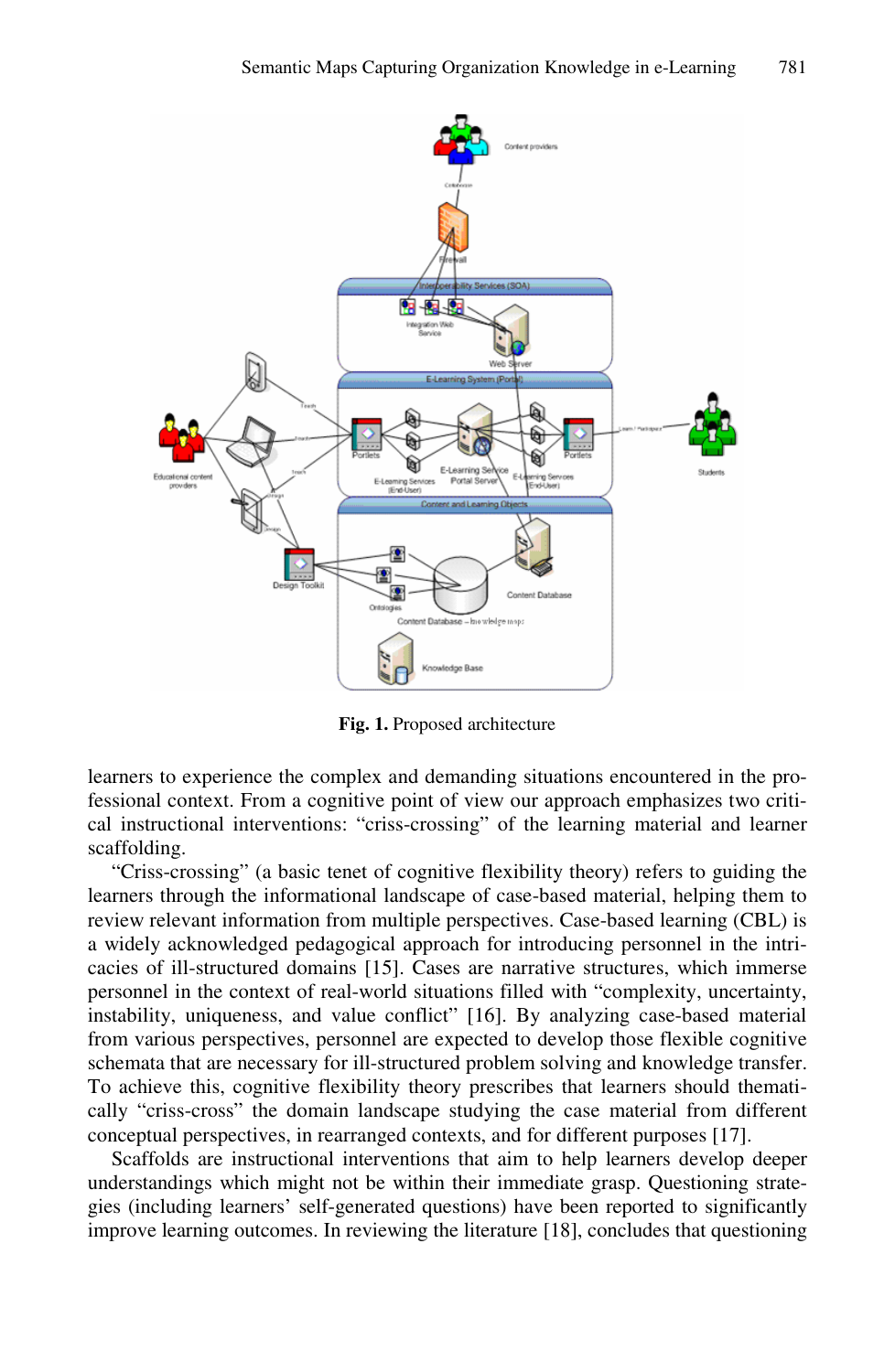strategies help personnel in important cognitive functions, such as focusing attention, stimulating prior knowledge, enhancing comprehension, and facilitating problemsolving processes.

Using the system the contributors may upload and index their material, using a domain specific indexing scheme. Pedagogical content providers ("instructors") can prepare scenarios for learners to work with, construct "paths" to help them criss-cross relevant cases and provide useful cognitive scaffolds (for example, in the form of question prompts) to help them reflect on the material. Learners, finally, can work on assigned scenarios at two levels of expertise (novice or advanced learner), which implies different access privileges and level of difficulty of assigned tasks. Drawing on the above theoretical background, we suggest that four fundamental content organization features in the environment are: the scenario, the learning case, the path and the scripts.

Scenario: In Architecture the learners study by exploring various scenarios. A scenario is the main study unit, presenting to learners a plausible problem-case. Learners are engaged in decision-making process, playing the role of practitioners, who face some open-ended questions (scenario questions) regarding critical decisions of the field experience presented in the scenario.

Advice-cases: In order to successfully deal with the scenario questions, learners need to reflect on decisions taken and practices implemented in other similar situations. Such information is offered to them through criss-crossing of learning advicecases. These cases present field experiences with some specific outcome (failure or success). Usually it is illustrated how effective or inefficient decisions or actions has resulted to respectively successful or unsuccessful management of the problematic situation. Each advice-case is divided into "case-frames", which are smaller parts of the case presenting some meaningful and self-contained aspect of it. The content of a case-frame refers to the impact of one domain factor (theme) on the specific case, thus enabling the conceptual indexing of the case material. Contributors of the learning material will be able to add conceptual indexing factors depending on their common understanding of the domain, thus collaboratively developing a domain-specific metadata scheme to index the learning material.

Path: Paths are sequences of case-frames from various cases, guiding personnel through past field experiences (advice-cases) and focusing on specific issues. A path, for example, may illustrate how a specific emergency situation was handled (with or without success) in a number of cases. The instructor can flexibly construct a path by assembling any case-frames she likes, depending on the learning objective of the scenario. Each scenario is accompanied by a number of paths guiding learners to crisscross the material and reviews it from various perspectives (domain factors).

Scaffolding and Scripting: To engage learners in active processing of the material, learner scaffolds (in the form of question prompts) and collaboration scripts will be employed to guide both the learner-content and learner-learner interactions. Regarding the former, a specific questioning scheme will appear each time a case-frame is selected for study. These questions ask learners to: (a) identify concrete events/issues that play important role in the situation, (b) recall other instances, where similar evens/issues were encountered, and (c) state some useful conclusions regarding their expected successful performance (decision taking).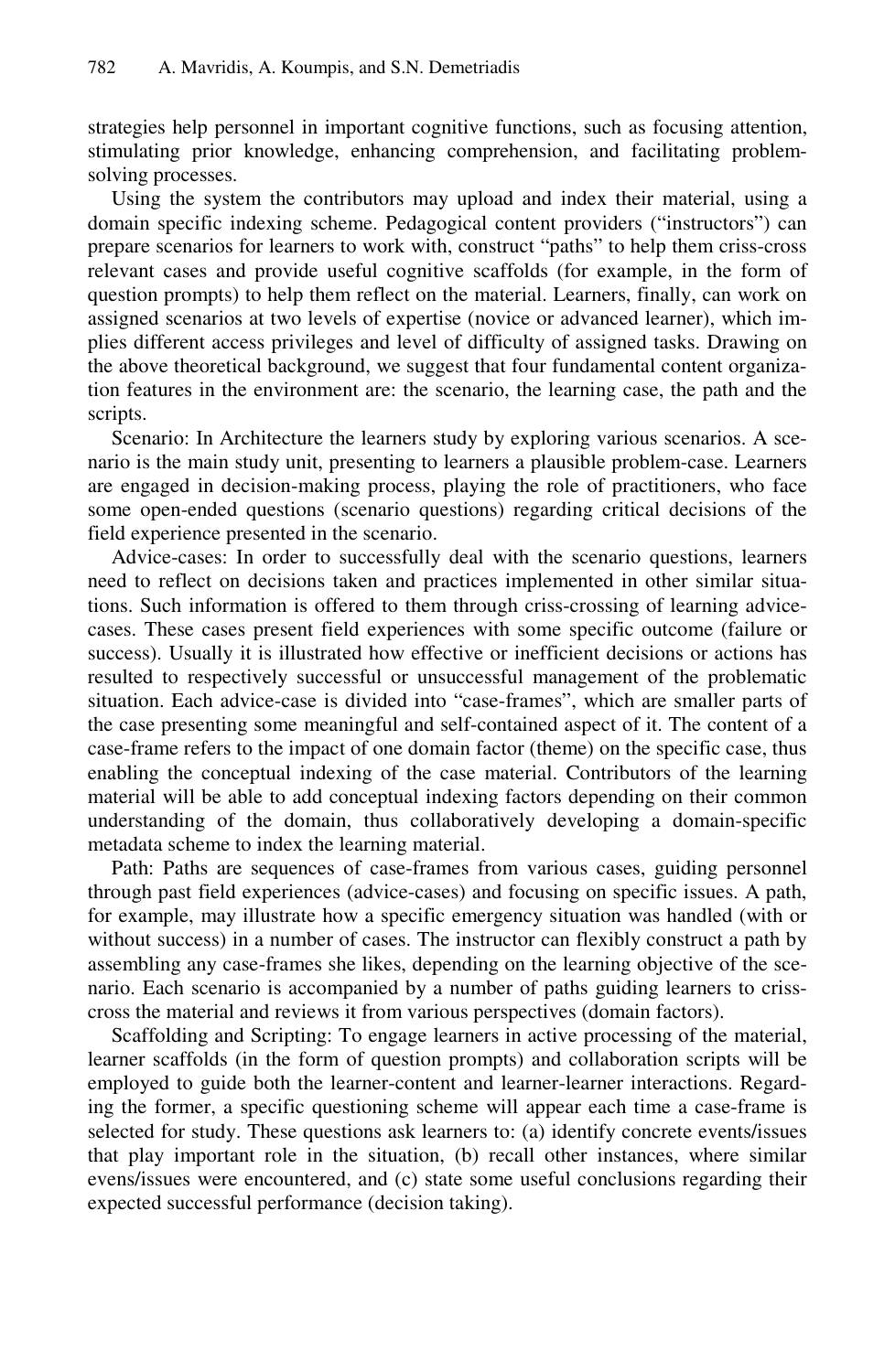After submitting their answers learners get system feedback in the form of hints that help them self-assess their answers and practices. Regarding the latter (learnerlearner interaction), a collaboration script will be used to guide learners on how to collaborate productively. Collaboration scripts [19], are didactic scenarios providing specific instructions for small groups of learners on what activities need to be executed, when they need to be executed, and by whom they need to be executed in order to foster individual knowledge acquisition.

### **4 Conclusions**

In this paper we shed light on these issues of knowledge personalization and visualization in e-learning systems focusing in education in business environments. We argued that the focus should be on transforming the experience held as tacit knowledge into structured formulated and reusable piece of explicit knowledge. For this we propose an architecture presenting the proposed e-learning system. Our system architecture makes use of a knowledge model to facilitate continuous dialogue and inquiry-based knowledge learning in business environments. This architecture offers a knowledge environment that represents the semantic web version of e-learning, aiming to close the gap between knowledge management and e-learning through the employment of graphical representations of knowledge, depicting both the learning concepts and the relationships between them in a human - oriented approach.

### **References**

- 1. Miltiadis, D.L., Pouloudi, N.: E-learning: Just a waste of time. In: Strong, D., et al. (eds.) Proceedings of the Seventh Americas Conference on Information Systems (AMCIS 2001), Boston, MA, August 3-5, pp. 216–222 (2001)
- 2. McCalla, G.: The Ecological Approach to the Design of E-Learning Environments: Purpose-based Ca p t u re and Use of Information About Learners. Journal of Interactive Media in Education (2004)
- 3. Teo, C.B., Gay, K.L.: Concept-based system design to personalize E-learning. WSEAS Trans. Inf. Science Applications 1(5), 1248–1255 (2004b)
- 4. Teo, C.B., Gay, K.L.: Concept map provision for E-learning. Int. J. Instructional Technology Distance Learning 3(7), 17–32 (2006a)
- 5. Teo, C.B., Gay, K.L.: Provision of self-directed learning using concept mapping. WSEAS Trans. Advances Eng. Education 3(6), 491–498 (2006b)
- 6. Teo, C.B., Gay, K.L., Chang, S.C.: Pedagogy considerations for E-learning. Int. J. Instructional Technology Distance Learning 3(5), 3–26 (2006b)
- 7. Antoniou, G., Van Harmelen, F.: A Semantic Web Primer. MIT Press, Cambridge (2004)
- 8. Berners-Lee, T., Hendler, J., Lassila, O.: The semantic web. Scientific American (2001)
- 9. McGuinness, D.L., Van Harmelen, F.: OWL Web Ontology Language Overview. W3C Recommendation. MIT Press, Cambridge (2004)
- 10. Davis, M.: Theoretical Foundations for Experiential Systems Design. In: Proceedings of ETP 2003, Berkeley, California, USA, pp. 45–52 (2003)